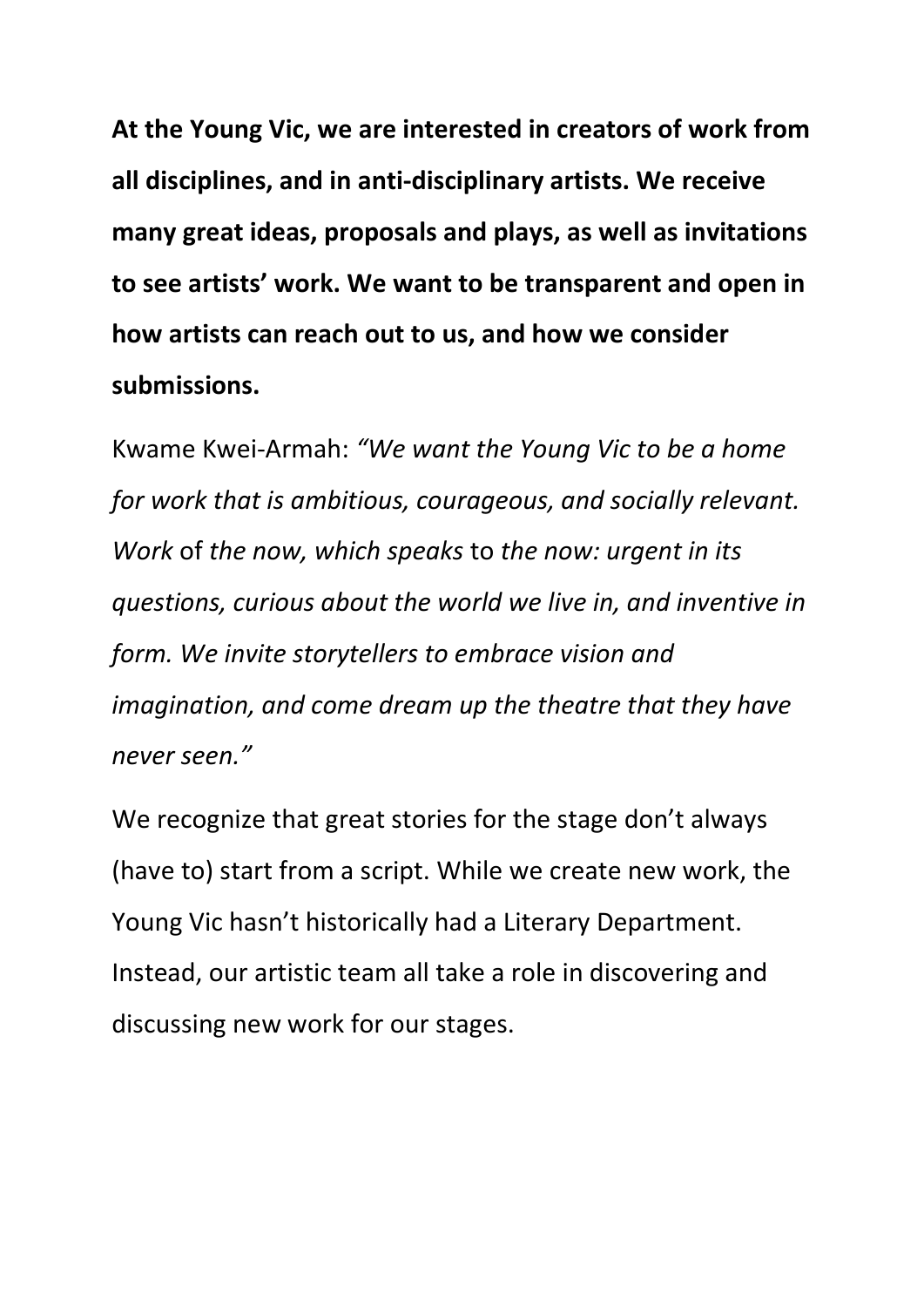## Submissions of Ideas and Proposals

We want to be more transparent and accessible to freelance artists and producers who wish to collaborate with us. What we are interested in, are artists and their ideas: their proposals for how their work speaks to our audiences and to our times.

In the past, we have not always been able to consider unsolicited submissions of scripts; we did not have the resources to read, evaluate and respond to these in ways that we felt was supporting their writers.

Instead of submitting scripts, we invite artists who want connect to the Young Vic to send us project proposals and plans. We believe this makes it easier for us engage with artists and their ambitions.

How you share your work, is up to you. We encourage you to make the format and content of your submission reflect your voice and vision – whether that is through visuals, video, audio, or in written form.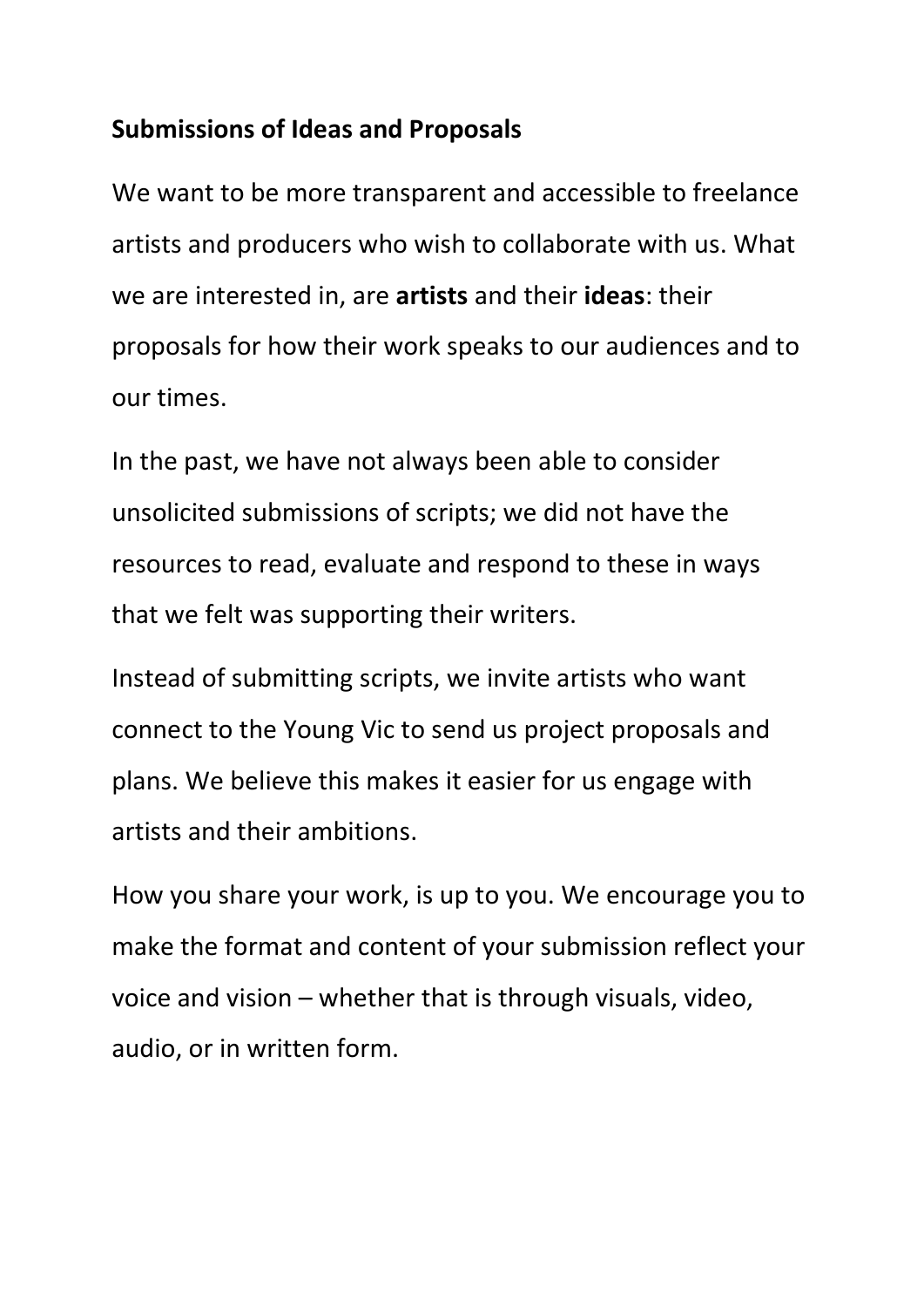## How to Submit your Proposal

Please create one document for your proposal, and save it with a file name that includes your full name and the title of your project. Also make sure you include your name, the project name, and a contact e-mail address within your proposal.

We ask you to adhere to limits in length and size:

For visual proposals (for example vision boards or decks) – no more than 5 pages or slides.

For proposals in video or audio – no more than three minutes long.

For written proposals – no more than 1 sheet of A4, normally spaced out and easy to read.

Please make sure the file size of your document does not exceed 50MB.

We do invite you to tell us a little bit about yourself within your proposal, but you don't need to submit a CV or portfolio; feel free to include links to places where we can find your other work if you want to.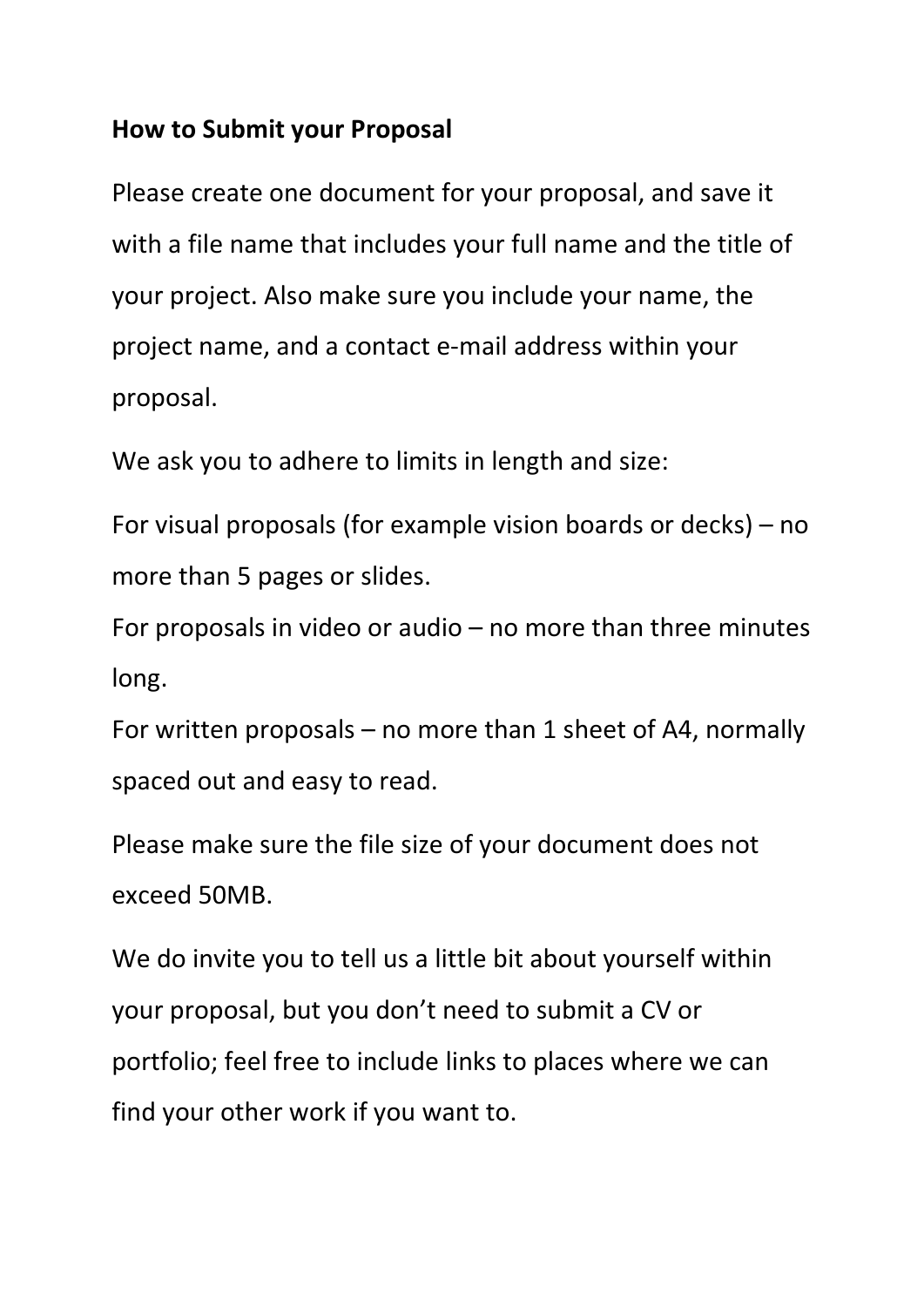You can send us your submission through Dropbox. There is no need for you to have a Dropbox account; go to https://www.dropbox.com/request/W120QYmXnDL97JmD6s 5D and then click the 'Add Files' button or drag and drop your file in the window. Click the 'Upload' button, and your file will be uploaded securely to us.

## Inviting us

The best way for us to get to know you as an artist is through your work; the easiest way to tell us about upcoming work is through e-mailing **programming@youngvic.org.** We share the invitations we receive there with members of our artistic team, so you don't need to e-mail us individually. We advise people to send invitations a minimum of four weeks prior to an event.

At the Young Vic, we are interested in artists at all stages of their careers. It doesn't matter whether you are just starting out, or have decades of experience. We just as frequently, and happily, attend workshops, work-in-progress sharings and short runs – at all ranges of venues.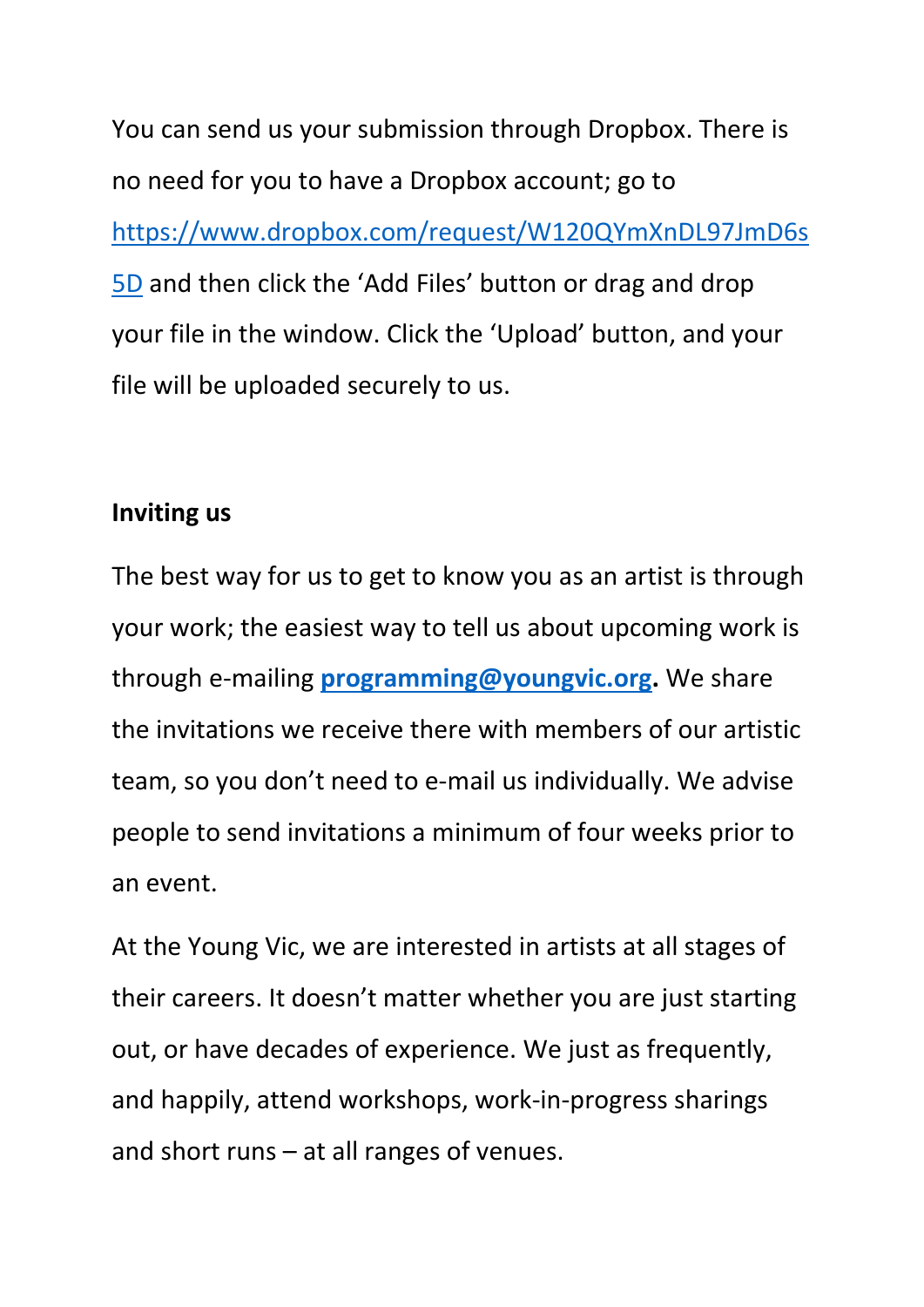To make sure we see as much work from as many artists as possible, we rarely attend more than one iteration of a production; we are, for instance, unlikely to see a production if we have already attended a rehearsed reading of it. We therefore ask you to think carefully about the stage at which you wish to invite us, and whether that is the piece of work you want the Young Vic to engage with; is it reflective of the work you wish to make, and the questions you want to ask about the world?

We try and see as much work as we can, but we can't guarantee that we will see everything to which we are invited. Although we are a theatre based in London, we do our best to see work beyond the capital, and we have members of our artistic team who live across the country. At regular meetings, members of the Young Vic's artistic team share what they have seen so this knowledge is rippled out across the theatre.

We don't expect you to provide us with complimentary tickets. However, if a run is sold out, we appreciate an offer of house seats, for which we will pay.